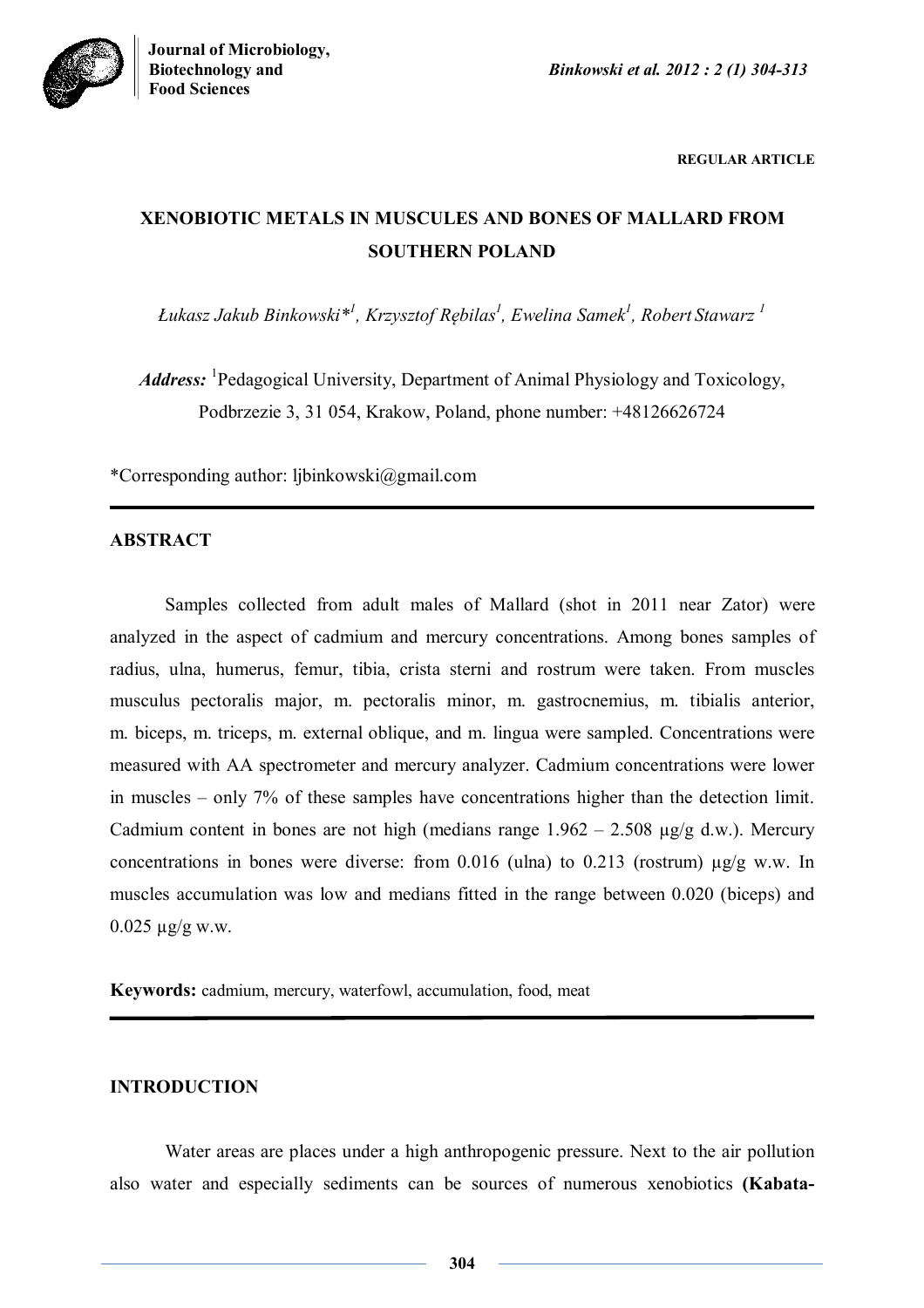**Pendias and Pendias, 1999; Babińska** *et al***., 2008)**. One from the widest group of these substances are heavy metals. Three of them are known as highly toxic – cadmium, mercury and lead **(Scheuhammer, 1987)**. All mentioned metals are strictly connected with anthropogenic activity what confirmed high values of anthropogenic enrichment factors **(Walker** *et al***., 2006)**. The phenomenon of lead poisoning among waterfowl was noted in many different places of the world **(Pain, 1990; Scheuhammer and Norris, 1995; Binkowski and Zakrzewska, 2009; Binkowski, 2011)**. Data concerning concentrations of cadmium and especially mercury are not so numerous, but the wage of these problems is also very significant.

One from the most visible and biodiverse group of animals living on water areas are birds. Mallard is the commonest duck in the world **(Cramp, 1998)**. This is a popular game bird **(MŚ, 2005)** whose meat is commonly consumed, mostly beyond the official market by hunters. Carcasses are not demanded to be researched in the aspect of parasites and even chosen xenobiotics. As we know such food can be a significant source of xenobiotics (including metals) for people – game consumers **(Johansen** *et al***., 2004; Mateo** *et al***., 2007; Binkowski, 2012a)**.

The main goal of this work was to assess the amount of cadmium and mercury in bones and muscles of Mallard. These parts of the carcass are used as ingredients of game food in many countries. Determined values were compared to official law demands which were laid out for poultry admitted to the market.

## **MATERIAL AND METHODS**

Research was carried out on eleven adult males of Mallard *Anas platyrhynchos* L. All birds were shot with lead pellets (No. 4) during the hunting on  $27<sup>th</sup>$  August 2011 on Przeręb fishponds near Zator in southern Poland. After the shot, birds were weighed and frozen  $(-18^{\circ}C)$ .

After a defrosting in the laboratory (Institute of Biology, Pedagogical University of Cracow) samples of bones and muscles were taken. Among bones following samples were collected: radius, ulna, humerus, femur, tibia, crista sterni and rostrum (beak is a corneous sample but we treat it as a bone). In the case of muscles tissues were sampled as follows: *musculus pectoralis major*, *m. pectoralis minor*, *m. gastrocnemius*, *m. tibialis anterior*, *m. biceps*, *m. triceps*, *m. external oblique*, and *m. lingua*. Taken samples were put on glass Petri dishes, weighed (0.0001 g, Radwag WPA  $60/K$ ) and put into the laboratory dryer (60 $^{\circ}$ C). The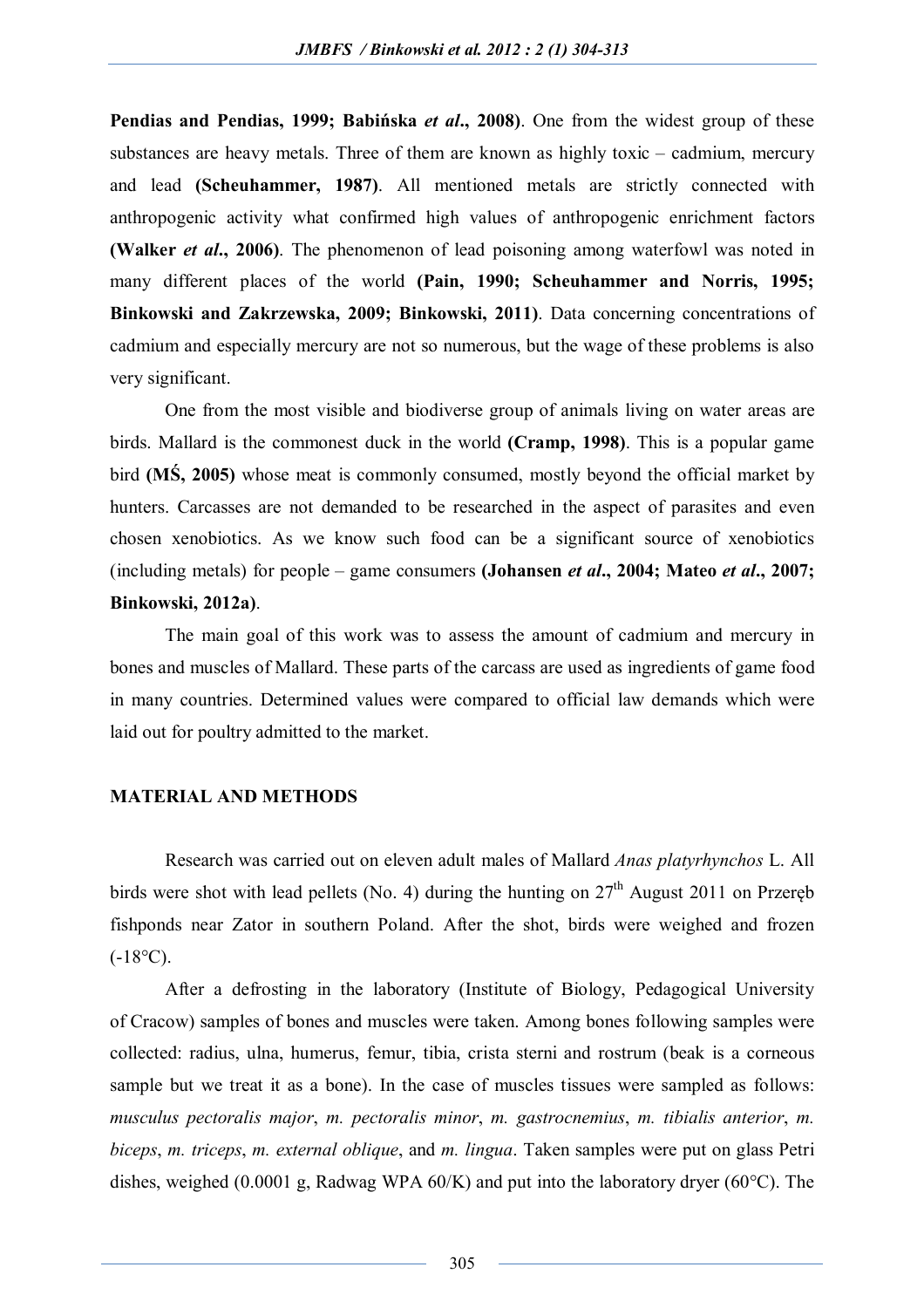dry weight obtained according to method described by **Binkowski (2012b)** was used in the further protocol.

Dry samples were mineralized (Velp Scientifica mineralizer DK20/26) in the hot mixture of nitric (65%, Baker Analyzed) and perchloric (70%, Baker Analyzed) acids. Such prepared solutions, fulfilled up to 10 mL with deionized water (18.2  $\mu$ S) were analyzed with flame atomic absorption spectrometer (Buck Scientific 200 AAS) at the wavelength of 228.8 nm. The limit of detection (LoD) for cadmium was on the level of 0.031 mg/L. Cadmium concentrations are given in  $\mu$ g/g of the dry weight ( $\mu$ g/g d.w.).

Mercury was analyzed in wet weight of samples of five drakes (randomly selected from collected specimens) with MA-2000 mercury analyzer (Nippon Instruments Corporation). Absolute limit of detection in sample was 0.002 ng. Concentrations of mercury are given in  $\mu$ g/g of the wet weight ( $\mu$ g/g w.w.).

Statistical analysis was done with Statistica 10 (StatSoft). Because the data did not meet the parametric tests' demand (normal distribution - Shapiro Wilk test and homogeneity of variance – Levene test), Kruskal-Wallis test was carried out (significance level 0.05). Also Spearman correlation factor was calculated to assess possible correlations in metals concentrations in different bones and muscles.

## **RESULTS AND DISCUSSION**

Among bones crista sterni was the most hydrated tissue (70.06% of d.w.). Bone which accumulated the smallest amount of water was humerus (91.15% of d.w.) (Table 1). Differences among these values were statistically significant (Kruskal-Wallis test, *P*<0.0001).

| Bone          | % d.w.             | Muscle            | $\%$ d.w.    |
|---------------|--------------------|-------------------|--------------|
| radius        | $86.95^{a}$        | pectoralis major  | $27.43^{a}$  |
| ulna          | 88.64 <sup>a</sup> | pectoralis minor  | $26.35^{a}$  |
| humerus       | $91.15^a$          | gastrocnemius     | $26.83^{a}$  |
| femur         | $82.25^{ab}$       | tibialis anterior | $25.92^a$    |
| tibia         | $85.90^{\circ}$    | biceps            | $27.72^{ab}$ |
| crista sterni | $70.06^{b}$        | triceps           | $25.58^{a}$  |
| rostrum       | $74.54^{b}$        | external oblique  | $27.44^a$    |
|               |                    | lingua            | $39.60^{b}$  |

**Table 1** % of d.w. (medians) of collected samples (n=11)

Legend: <sup>a,b</sup> different letters stress statistically significant differences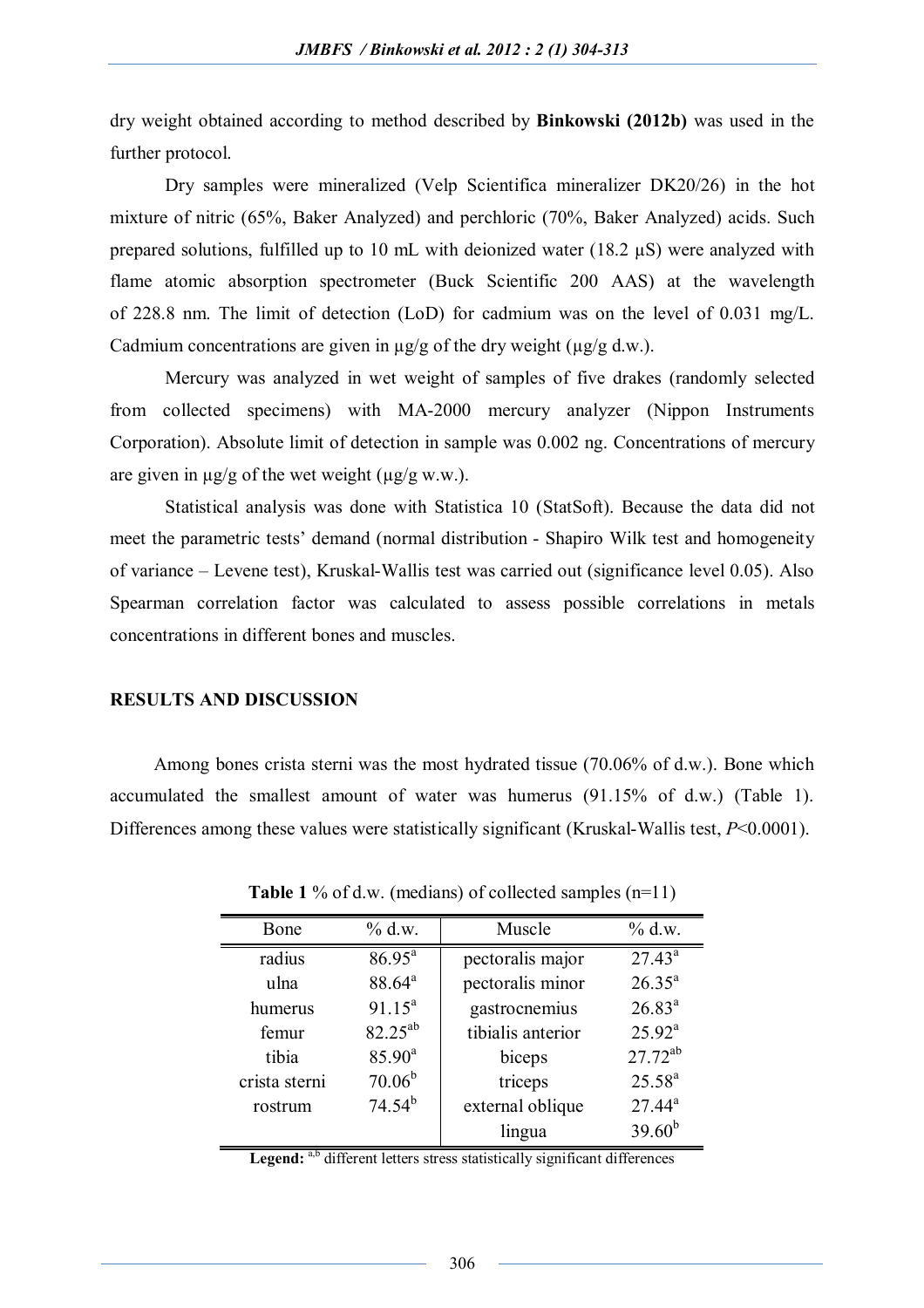Also significant differences in water content in tissue occurred among muscles (Kruskal-Wallis test, *P*<0.0001). The highest content of water was noted in triceps, the smallest amount in lingua muscle (Table 3).

## **Cadmium**

Median values of cadmium concentrations in all muscles and bones (except radius) were lower than the limit of detection of the used procedure (Tab 2). The highest concentration of this element among bones occurred also in femur  $(4.072 \mu g/g d.w.)$  and among muscles in musculus gastrocnemius (1.482 µg/g d.w.). Differences in concentrations of cadmium were statistically significant only in the case of bones (Kruskal-Wallis test, *P*=0.0145).

| <b>Bone</b>      | <b>Minimum</b> | <b>Maximum</b> | <b>Median</b> | Median  | <b>Maximum</b> | <b>Minimum</b> | <b>Muscle</b>        |
|------------------|----------------|----------------|---------------|---------|----------------|----------------|----------------------|
| ulna             | $<$ LoD        | 2.608          | $2.159^{ab}$  | $<$ LoD | 1.413          | $<$ LoD        | pectoralis<br>major  |
| radius           | 1.692          | 3.358          | $2.508^{ab}$  | $<$ LoD | 1.045          | $<$ LoD        | pectoralis<br>minor  |
| humerus          | $<$ LoD        | 2.916          | $2.279^{ab}$  | $<$ LoD | 1.482          | $<$ LoD        | gastrocnemius        |
| femur            | $<$ LoD        | 4.072          | $2.738^{a}$   | $<$ LoD | $<$ LoD        | $<$ LoD        | tibialis<br>anterior |
| tibia            | $<$ LoD        | 3.222          | $2.493^{ab}$  | $<$ LoD | $<$ LoD        | $<$ LoD        | biceps               |
| crista<br>sterni | $<$ LoD        | 2.794          | $2.368^{ab}$  | $<$ LoD | $<$ LoD        | $<$ LoD        | triceps              |
| rostrum          | $<$ LoD        | 3.032          | $1.962^{b}$   | $<$ LoD | 1.239          | $<$ LoD        | external<br>oblique  |
|                  |                |                |               | $<$ LoD | 0.716          | $<$ LoD        | lingua               |

**Table 2** Cadmium concentrations ( $\mu$ g/g d.w.) in bones and muscles of Mallard (n=11)

Legend: <sup>a,b</sup> different letters stress statistically significant differences

No significant correlations in cadmium concentrations among bones and among muscles were found.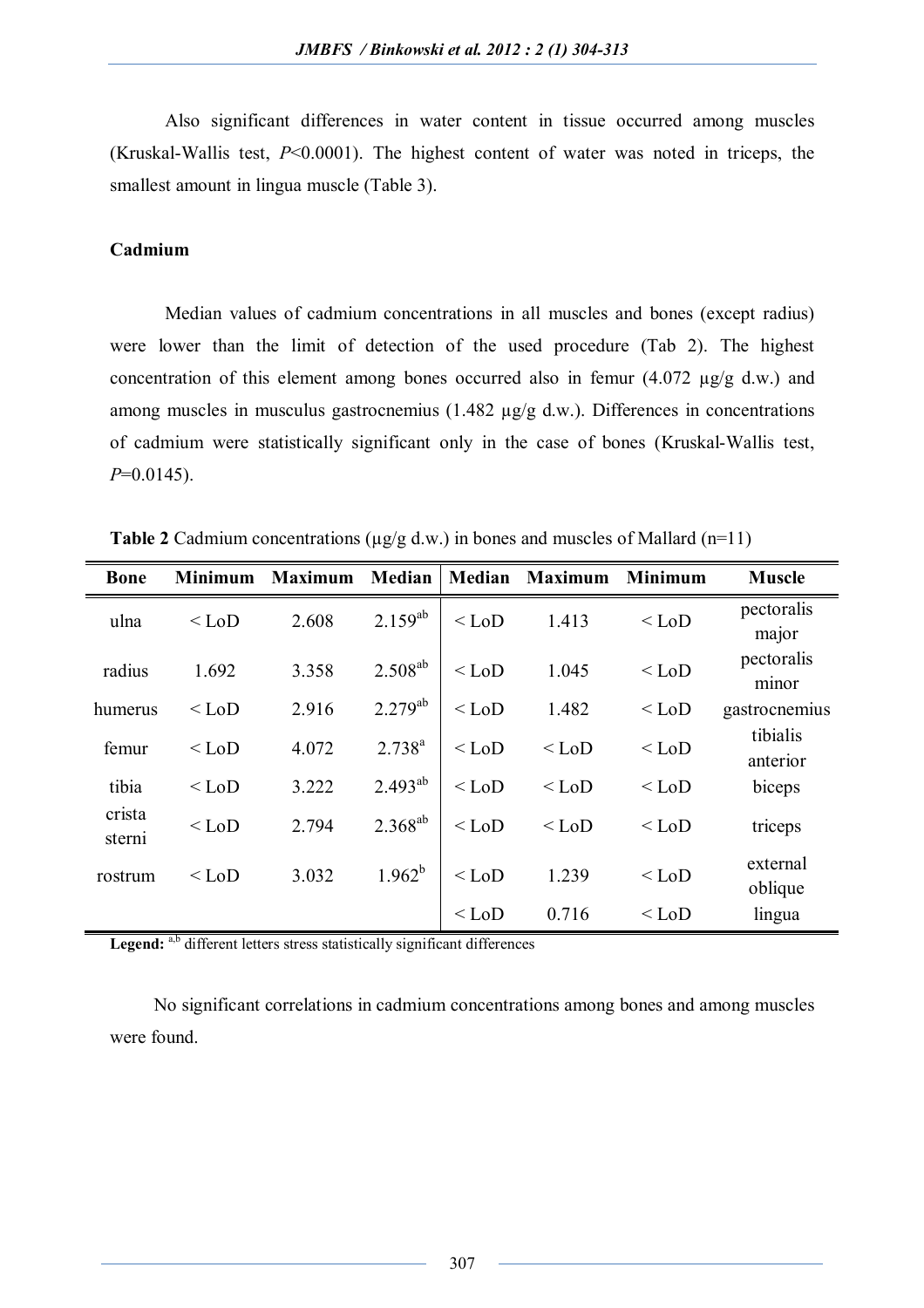## **Mercury**

The highest concentrations of mercury among bones were noted in rostrum (0.496  $\mu$ g/g w.w.). In turn the smallest amount occurred in humerus (0.004  $\mu$ g/g w.w.). Apart from rostrum and crista sterni all medians among bones were similar (Table 3). Differences only between rostrum and ulna and between rostrum and humerus were statistically significant (Kruskal Wallis test, *P*=0.0085). Significant correlations (Spearman R=0.9, *P*=0.0374) in mercury concentrations were found between femur and ulna, femur and radius, femur and tibia, and tibia and humerus.

| <b>Bone</b>      | <b>Minimum</b> | <b>Maximum</b> | <b>Median</b> | Median | <b>Maximum</b> | <b>Minimum</b> | <b>Muscle</b>        |
|------------------|----------------|----------------|---------------|--------|----------------|----------------|----------------------|
| ulna             | 0.008          | 0.053          | $0.016^a$     | 0.021  | 0.042          | 0.017          | pectoralis<br>major  |
| radius           | 0.017          | 0.077          | $0.022^{ab}$  | 0.025  | 0.037          | 0.020          | pectoralis<br>minor  |
| humerus          | 0.004          | 0.044          | $0.017^a$     | 0.021  | 0.033          | 0.016          | gastrocnemius        |
| femur            | 0.011          | 0.051          | $0.022^{ab}$  | 0.020  | 0.023          | 0.018          | tibialis<br>anterior |
| tibia            | 0.007          | 0.050          | $0.022^{ab}$  | 0.020  | 0.026          | 0.013          | biceps               |
| crista<br>sterni | 0.022          | 0.084          | $0.070^{ab}$  | 0.022  | 0.038          | 0.013          | triceps              |
| rostrum          | 0.054          | 0.496          | $0.213^{b}$   | 0.024  | 0.029          | 0.012          | external<br>oblique  |
|                  |                |                |               | 0.021  | 0.034          | 0.017          | lingua               |

**Table 3** Mercury ( $\mu$ g/g w.w.) in bones and muscles of Mallard ( $n=5$ )

Legend: <sup>a,b</sup> different letters stress statistically significant differences

In the case of muscles all medians were similar  $-$  they fitted in the range between 0.021 and 0.025 µg/g w.w. (Table 3). Small differences among them were not statistically significant (Kruskal-Wallis test, *P*=0.9349). The highest concentration of mercury in muscles hit up to 0.042  $\mu$ g/g w.w. (musculus pectoralis major). No statistically significant correlations were found in mercury concentrations among muscles.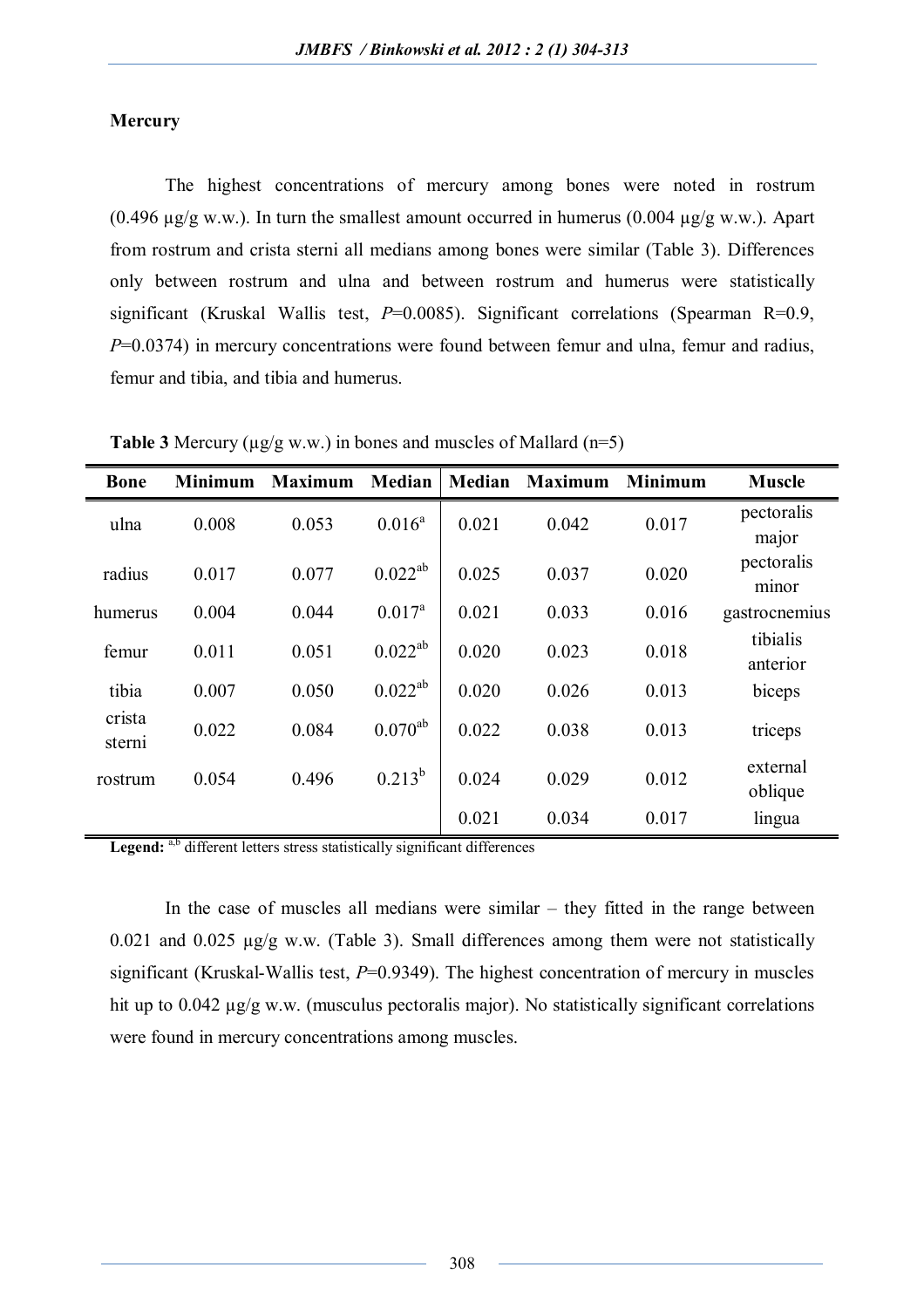## **Cadmium**

Main place of cadmium deposit in the organism are kidney and liver. The most important factor which significantly influences its amount is an age **(White** *et al***., 1978; Kalisińska** *et al***., 2004)**. Parameters like sex and a type of shot (used for hunting) are recognized as not significant for cadmium concentrations **(Hiller and Barclay, 2011)**.

Cadmium concentrations in bones of Mallard from Zator in comparison to available world literature are not high. Observations led on three different water birds in South Africa showed that concentrations of this element in bone may hit even in 18.3 μg/g d.w. (*Fulica cristata* L.). According to our data, also concentration found in Reed Cormorant (range 4.3–5.8 μg/g d.w.) were higher **(Van Eeden and Schoonbee, 1996)**. However, **Kalisińska** *et al***. (2004)** found in bones of Mallard from northern Poland visibly lower concentrations than these found by **Van Eeden and Schoonbee (1996)**. We cannot precisely compare them to our results because in many individuals of Mallard from Zator measured concentrations placed under the limit of detection of the used analytical method (what is for 0.5 g w.w. sample around 0.6  $\mu$ g/g d.w.). It is worth to emphasize that a number of research of cadmium concentrations including bones are very limited, especially concerning different bones like this paper.

It is hard to assess the usefulness of bones as the food. This tissue is not edible but often the whole carcass is being cooked or roasted. In that case cadmium deposits may transfer to the dish. However, the only possibility of the evaluation the efficiency of this mechanism is to carry out an experiment similar to one described by **Mateo** *et al***. (2007)**.

All medians and minimum values of cadmium concentrations in muscles are below the limit of detection of the used method ( $\sim 0.6$  μg/g d.w.). Similar concentrations for this species on the same area were noted in 2006 **(Binkowski, 2012a)**. Comparing our results to the literature we can assume that determined concentrations were comparable (below 0.6  $\mu$ g/g) d.w.) **(Gasparik** *et al***., 2010)**. However, in comparison to concentrations found in Ancient Murrelet (sea bird of Alcidae family - *Synthliboramphus antiquus* Gmelin) where geometric mean run into 3.47 μg/g d.w., concentrations determined in Mallard from Zator were significantly lower **(Kim** *et al***., 2009)**.

According to the European law **(EC, 2001)** the permissible concentration of cadmium in meat should not exceed 0.2  $\mu$ g/g d.w. (originally 0.05  $\mu$ g/g w.w.). Among all samples 7% have higher amount of cadmium per one gram of d.w. 93% of collected muscles accumulated cadmium in the level lower than the detection limit. In that case we cannot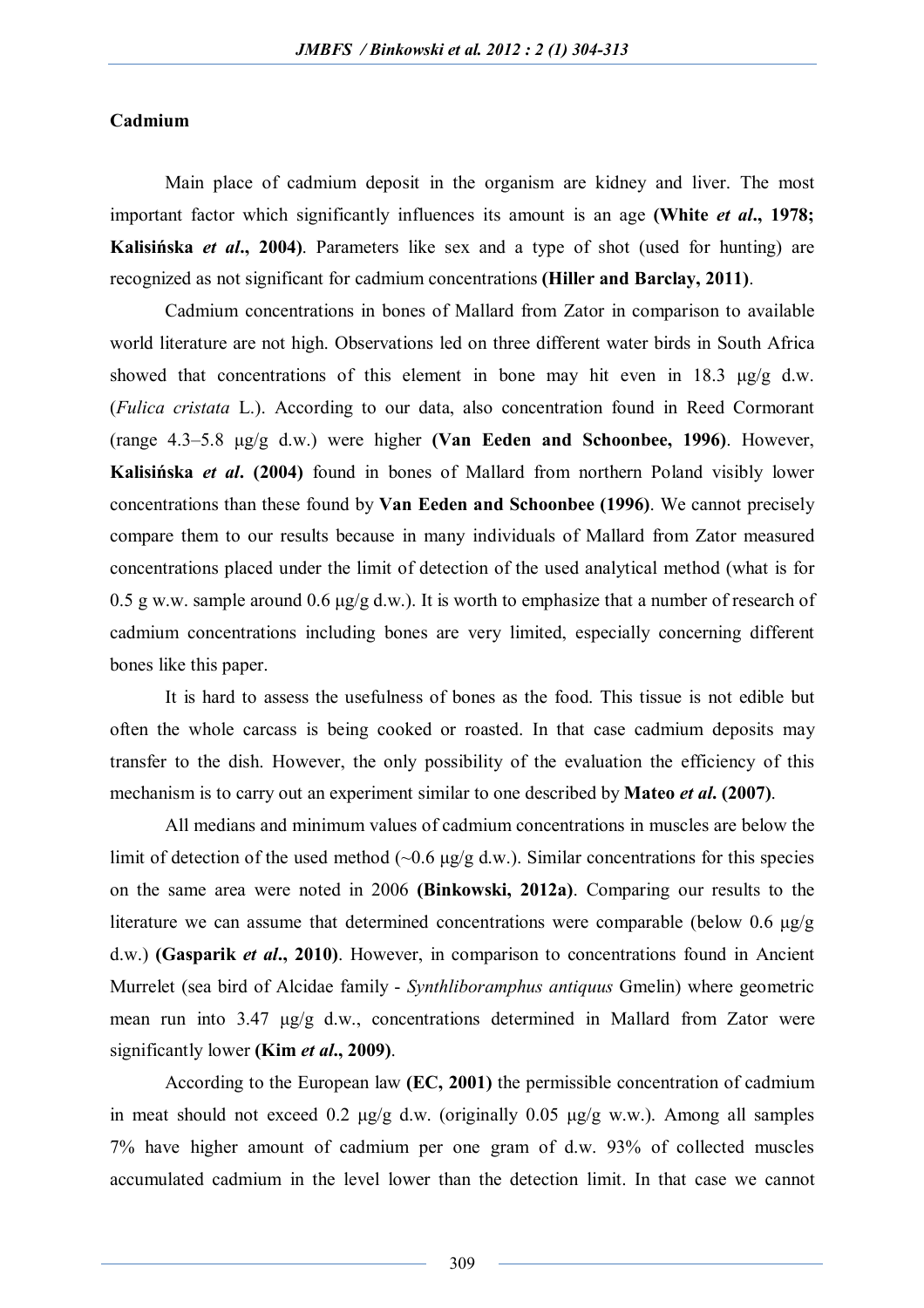evaluate precisely their fitness for human consumption. Additional analyses with lower LoD of the method should be carried out.

#### **Mercury**

It is still unclear if mercury concentrations are influenced by the age and sex of individuals **(Świergosz, 1998; Hiller and Barclay, 2011)**. A connection with the type of shot used for hunting is not occurred **(Hiller and Barclay, 2011)**.

Mercury concentrations found by **Kalisińska** *et al***. (2010)** in tarsus bone of goosander (*Mergus merganser* L.) fitted in the range 0.029–0.193 µg/g d.w. In Mallards from Zator medians of five bones were lower than minimum values noted by **Kalisińska**. However in the case of rostrum of Mallard median was higher than the maximum value measured in goosander.

Among muscles medians were very similar and low – all in the range 0.020–0.025 µg/g w.w. Maximum concentrations measured by **Gasparik** *et al***. (2010)** were fitted around these values. Concentrations noted in southern Poland were lower than observed in Korea, where the maximum value was almost twice higher **(Lee** *et al***., 1989)**. Even higher concentrations found **Kalisińska** *et al***. (2010)** in muscles of Goosander – the geometric mean run into  $0.457 \mu g/g$  w.w. (originally 2.284  $\mu g/g$  d.w.).

According to the safety norm **(EC, 2001)** which gives permissible concentrations of mercury in fishery products (officially only this kind of materials should be evaluated in the aspect of mercury) on the level of 0.5  $\mu$ g/g w.w., all samples of Mallards from Zator were edible.

#### **CONCLUSION**

Among all samples of muscles 7% is not fit for human consumption because of cadmium concentrations. 93% of collected muscles accumulated cadmium in the level lower than the detection limit. These samples cannot be precisely evaluated as permissible food – another method with lower detection limit should be preceded. In the case of mercury all muscles were safe as food. Bones also did not accumulate high concentrations of this metal.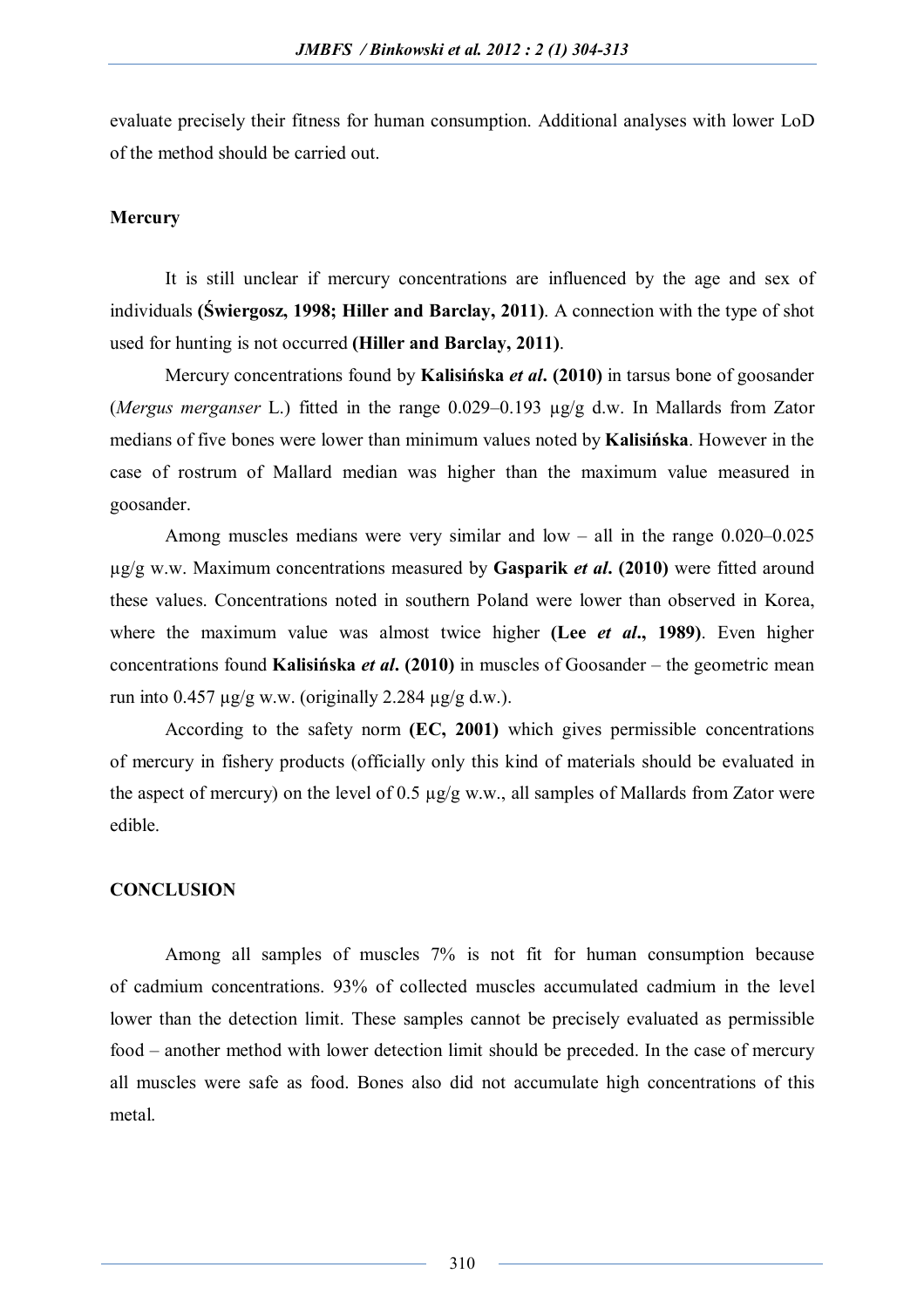**Acknowledgments:** This work was done with the permission of the  $1<sup>st</sup>$  Local Ethical Commission (for experiments on animals) in Cracow (decision number: 38/2012). Authors want to thank Tomasz Łaciak for his help in instrumental analysis. We are also very grateful to hunters from OHZ Zator for their voluntary help in the research.

#### **REFERENCES**

BABIŃSKA, I. – SZAREK, J. – BINKOWSKI, Ł. J. – SKIBNIEWSKA, K. – WOJTACKA, J. – MARKIEWICZ, E. – FELSMANN, M. Z. et al. 2008. Grey herons (*Ardea cinerae* L.) as a tool for monitoring the environment for metal concentrations in the vicinity of a pesticide tomb in the Iławskie lake district. In *Fresenius Environmental Bulletin*, vol. 17, 2008, p. 98- 102.

BINKOWSKI, Ł. J. – ZAKRZEWSKA, M. 2009. Lead content and its relation to blood parameters and body mass in Mallards *Anas platyrhynchos* L. from southern Poland. 19th Annual SETAC Europe Meeting. Goteborg.

BINKOWSKI, Ł. J. 2011. Koncentracje metali ciężkich i ich wpływ na zmiany histopatologiczne, aktywność dehydratazy kwasu delta-aminolewulinowgo i parametry krwi u krzyżówki *Anas platyrhynchos* L. i łyski *Fulica atra* L. PhD thesis. Jagiellonian University, p. 1-198.

BINKOWSKI, Ł. J. 2012a. Is the meat of wild waterfowl fit for human consumption? Preliminary results of cadmium and lead concentration in pectoral muscles of mallards and coots shot in 2006 in southern Poland. In *Journal of Microbiology, Biotechnology and Food Sciences*, vol. 1, 2012, p. 1120-1128.

BINKOWSKI, Ł. J. 2012b. The effect of material preparation on the dry weight used in trace elements determination in biological samples. In *Fresenius Environmental Bulletin*, vol. 21, 2012, (in printing).

CRAMP, S. 1998. Birds of the Western Palearctic, Concise Edition and CD-ROM Set.

EC. 2001. 466/2001. Setting maximum levels for certain contaminants in foodstuffs. *Official Journal of the European Communities*.

VAN EEDEN, P. H. – SCHOONBEE, H. J. 1996. Metal concentrations in liver, kidney, bone and blood of three species of birds from a metal-polluted wetland. In *WATER SA*, vol. 22, 1996, p. 351-358.

GASPARIK, J. – VLADAROVA, D. – CAPCAROVA, M. – SMEHYL, P. – SLAMECKA, J. – GARAJ, P. – STAWARZ, R. – MASSANYI, P. 2010. Concentration of lead, cadmium,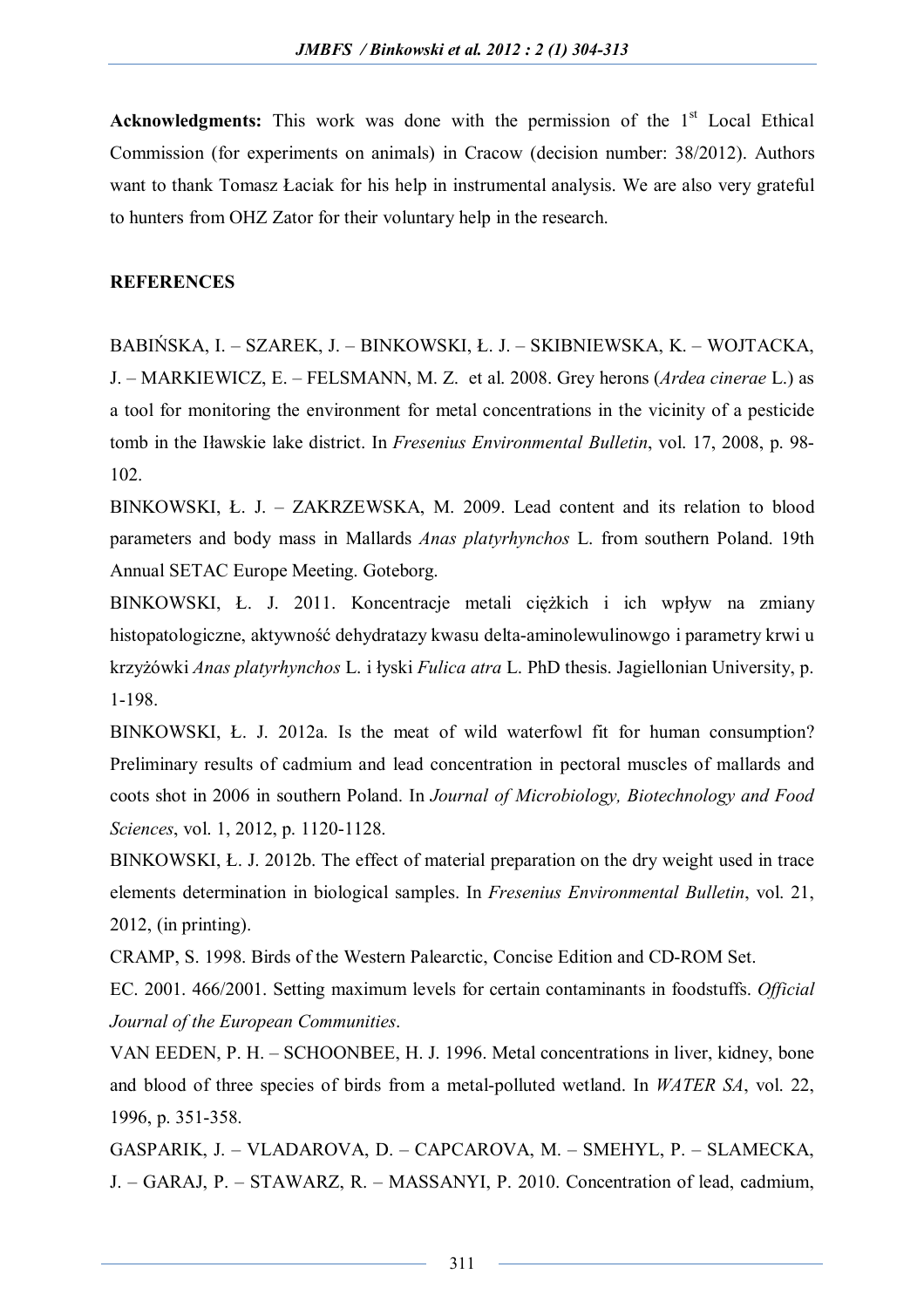mercury and arsenic in leg skeletal muscles of three species of wild birds. In *Journal of Environmental Science and Health, Part A*, vol. 45, 2010, p. 818-823.

HILLER, B. J. – BARCLAY, J. S. 2011. Concentrations of heavy metals in American Woodcock harvested in Connecticut. In *Archives of Environmental Contamination and Toxicology*, vol. 60, 2011, p. 156-164.

JOHANSEN, P. – ASMUND, G. – RIGET, F. 2004. High human exposure to lead through consumption of birds hunted with lead shot. In *Environmental Pollution*, vol. 127, 2004, p. 125-129.

KABATA-PENDIAS, A. – PENDIAS, H. 1999. Biogeochemia pierwiastków śladowych. Warszawa: Wydawnictwo Naukowe PWN.

KALISIŃSKA, E. – BUDIS, H. – PODLASIŃSKA, J. – ŁANOCHA, N. – KAVETSKA, K.M. 2010. Body condition and mercury concentration in apparently healthy Goosander (Mergus merganser) wintering in the Odra estuary, Poland. In *Ecotoxicology*, vol. 19, 2010, p. 1382-1399.

KALISIŃSKA, E. – SALICKI, W. – MYSŁEK, P. – KAVETSKA, K. M. – JACKOWSKI, A. 2004. Using the Mallard to biomonitor heavy metal contamination of wetlands in northwestern Poland. In *The Science of the Total Environment*, vol. 320, 2004, p. 145-161.

KIM, J. – SHIN, J. R. – KOO, T. H. 2009. Heavy metal distribution in some wild birds from Korea. In *Archives of Environmental Contamination and Toxicology*, vol. 56, 2009, p. 317- 324.

LEE, D. P. – HONDA, K. – TATSUKAWA, R. – WON, P. O. 1989. Distribution and residue level of mercury, cadmium and lead in Korean birds. In *Bulletin of Environmental Contamination and Toxicology*, vol. 43, 1989, p. 550-555.

MATEO, R. – RODRÍGUEZ-DE LA CRUZ, M. – VIDAL, D. – REGLERO, M. – CAMARERO, P. 2007. Transfer of lead from shot pellets to game meat during cooking. In *The Science of the Total Environment*, vol. 372, 2007, p. 480-485.

MŚ. 2005. Rozporządzenie Ministra Środowiska z dnia 11 marca 2005 r. w sprawie ustalenia listy gatunków zwierząt łownych. *Dziennik Ustaw* 45.

PAIN, D. J. 1990. Lead poisoning of waterfowl: a review. In: Matthews G, ed. *IWRB symposium on managing Waterfowl populations*. Astrakhan, p. 172-181.

SCHEUHAMMER, A. M. 1987. The chronic toxicity of aluminium, cadmium, mercury and lead in birds: a review. In *Environmental Pollution*, vol. 46, 1987, p. 263-295.

SCHEUHAMMER, A. M. – NORRIS, S. L. 1995. *A review of the environmental impacts of lead shotshell ammunition and lead fishing weights in Canada*. Canadian Wildlife Service.